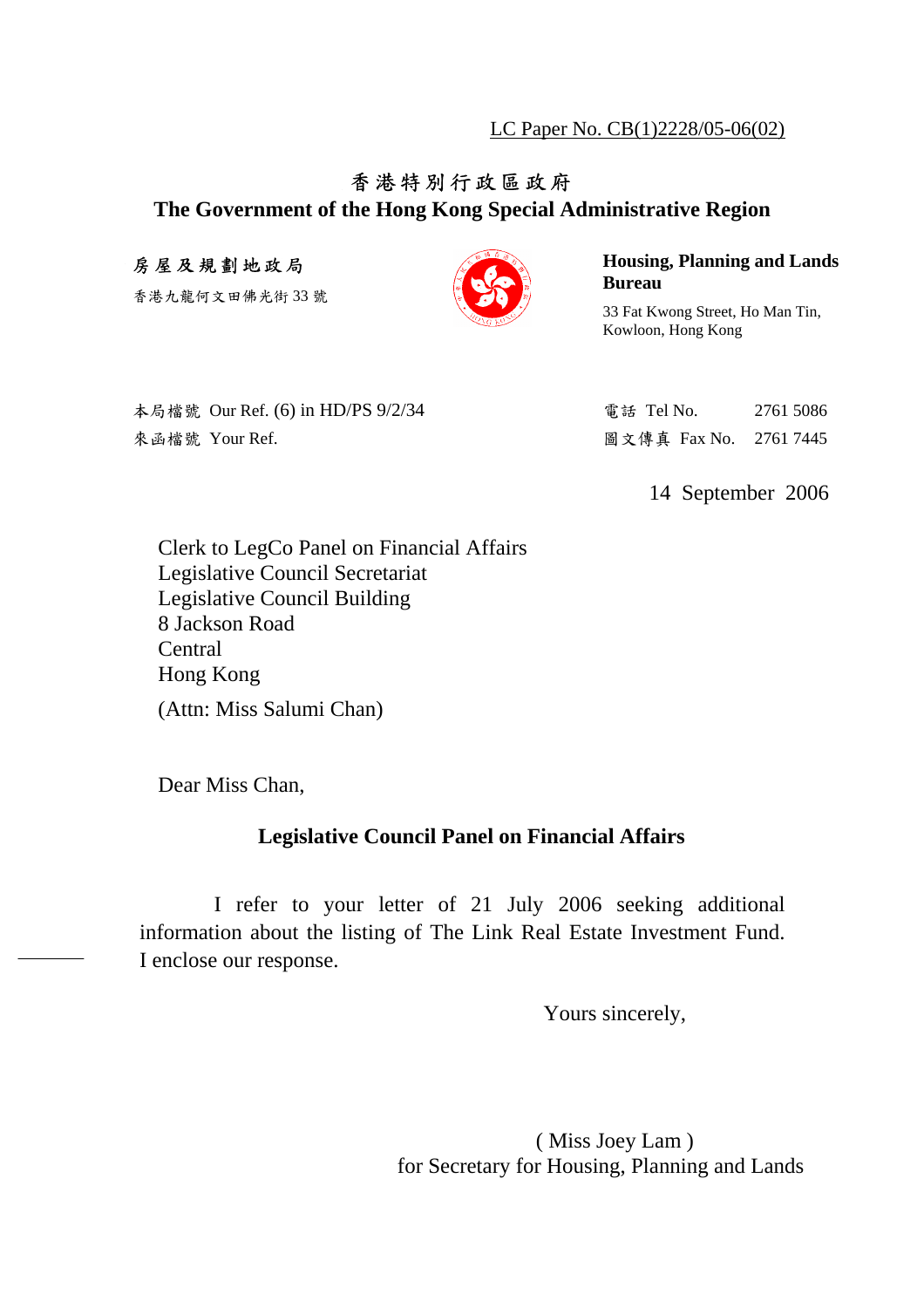## **The Administration's Response To Hon James TO's questions 1 – 4 in his letter dated 29 June 2006**

 The Link Management Limited (LML) was incorporated under the Companies Ordinance (Cap. 32). The appointments of directors of LML were made either pursuant to the Articles of Association of LML or the relevant provisions of the Companies Ordinance.

2. The Administration believes that the answers in its earlier letter of 26 May 2006 to the Clerk to LegCo Panel on Financial Affairs have already replied most of Hon James To's further questions of 29 June 2006 in substance.

3. Notwithstanding the foregoing and as regards some of the specific questions raised in questions 1 to 4 of the Hon James To's letter, we would like to reiterate the following points which have already been made by either Mr Paul Cheng or the Housing Authority –

- (a) Given that Deutsche Bank (DB) was not involved in the Link REIT IPO and did not provide any service to LML or The Link REIT, the fact that Mr Paul Cheng would be an adviser to DB raised no question of conflict of interest at the time when he was first appointed as the Chairman of LML.
- (b) This is so regardless of whether Mr Paul Cheng's advisory role in DB is remunerated or otherwise.
- 4. We would also like to supplement as follows
	- (a) Whether DB acted as a sponsor of another REIT at the end of 2004 is irrelevant. Mr Cheng's adviser position with DB did not have any adverse impact on The Link REIT.
	- (b) Whether the two conditions as mentioned in Hon James To's question 4 serve to prove that Mr Cheng complies with the requirements on independence of directors as set out in Rule 3.13 of the Listing Rules is a matter for the Board of LML.